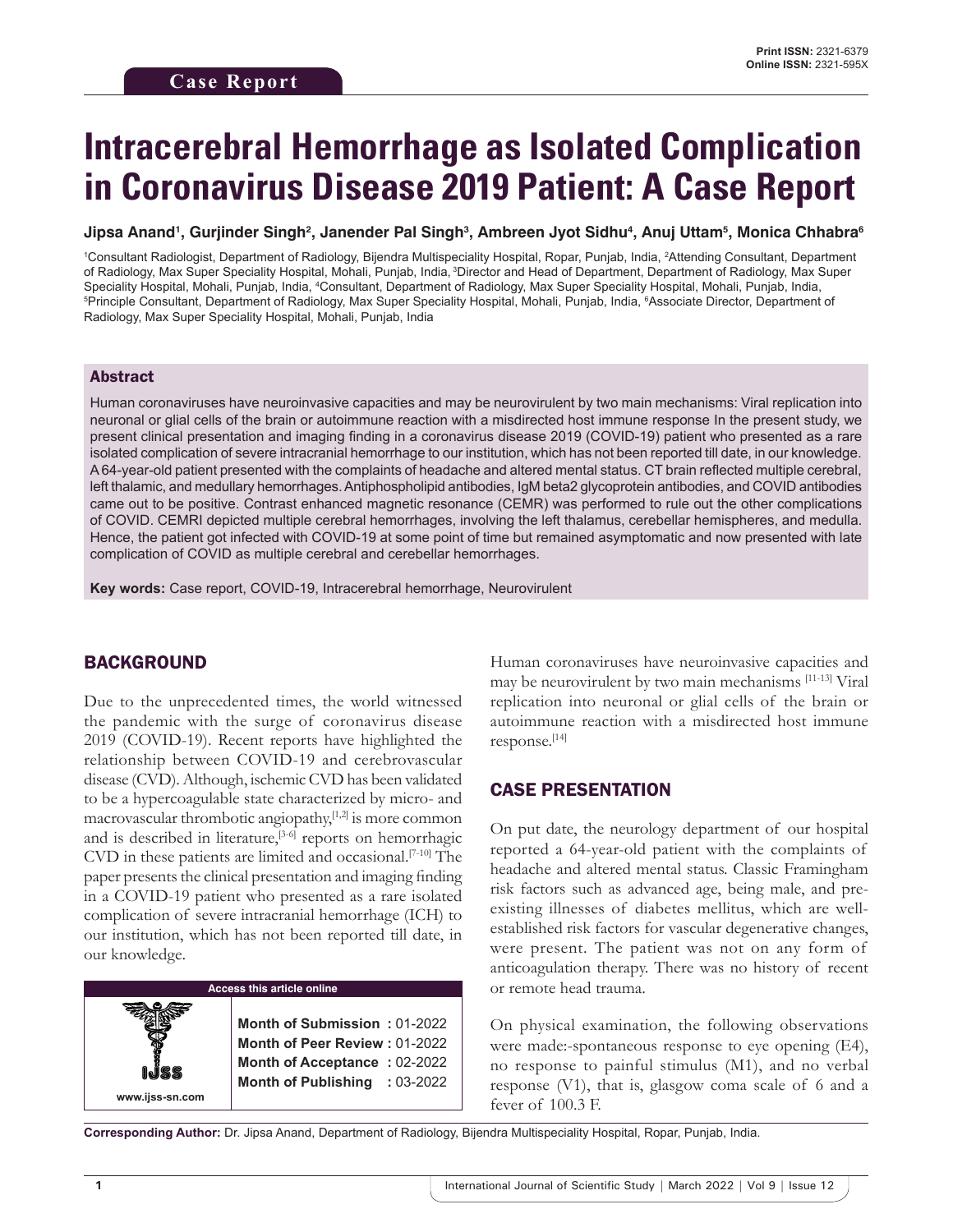

**Figure 1: Non contrast computed tomography head shows multiple foci of cerebral hemorrhages, also involving the left thalamus**



**Figure 2: GRE and FLAIR images of the brain taken at the level of basal ganglia shows multiple cerebral hemorrhages**



**Figure 3: Pre- and post-contrast T1W images shows multiple foci of intracerebral hemorrhages with no post-contrast enhancement**

Furthermore, laboratory investigation of complete blood count and COVID antigen was sent, and also head non contrast computed tomography (NCCT) was conducted.

The complete blood work showed thrombocytopenia and deranged coagulation profile. NCCT brain reflected multiple cerebral, left thalamic and medullary hemorrhages. The COVID antigens were negative.

In view of deranged coagulation profile, vasculitis workup, antiphospholipid antibodies (APLA), and IgM beta2 glycoprotein antibodies were ordered, and the result came out to be positive. Because of ongoing COVID-19 pandemic and positive APLA, COVID antibodies and NCCT chest were performed. CT chest came out to be normal while antibodies were positive. Hence, the conclusion drawn was as follows:- The patient got infected with COVID-19 at some point of time but remained asymptomatic and now presented with late complication of COVID as multiple cerebral and cerebellar hemorrhages as observed on NCCT [Figure 1].

Contrast enhanced magnetic resonance imaging (CEMRI) was performed to rule out the other complications of COVID. CEMR depicted multiple cerebral hemorrhages, involving the left thalamus, cerebellar hemispheres, and medulla [Figures 2 and 3]. No abnormal meningeal/parenchymal enhancement on post-contrast scans was found.

# **DISCUSSION**

The common imaging findings across all the articles is acute infarction that is prognostic marker of a poor result in COVID-19[15] hospitalized patients seconded by diffuse white matter abnormality, consistent with leukoencephalopathy, with parenchymal microhemorrhages. Isolated ICH was noted in the above case reported by us with no associated infarction, white matter changes, and abnormal parenchymal enhancement.

COVID-19 can have association with a type of leukoencephalopathy which is particularly characterized by the presence (existence) of microhemorrhages. This might be a consequence of severe acute respiratory syndrome coronavirus 2 (SARS-CoV-2) CNS infection or a secondary effect of a generalized COVID-19 (such as hypercoagulability).<sup>[16]</sup>

As observed and speculated by Nicholson *et al.*,<sup>[17]</sup> multifocal, predominantly petechial hemorrhages in patients with COVID-19 may have resulted from diffuse thrombotic microangiopathy, which has previously been reported to cause similar abnormalities<sup>[18]</sup> and can also lead to PRES.[19]

Relatively, high percentage of neurologic involvement can be accounted by neurotropism of coronavirus.<sup>[20,21]</sup> In addition, other explanations shouldn't be secluded: Wide expression of the angiotensin-converting enzyme 2 (ACE2) receptor on endothelial cells in the brain.[22,23] This has been showed by few studies available and can activate a cytokine storm that recruits macrophages and causes inflammatory reactions similarly as vasculitis. Moreover, there is possibility that ICH may be linked with arterial hypertension catalyzed by binding pf ACE2 receptors with SARS-CoV-2 and thrombocytopenia.<sup>[24,25]</sup>